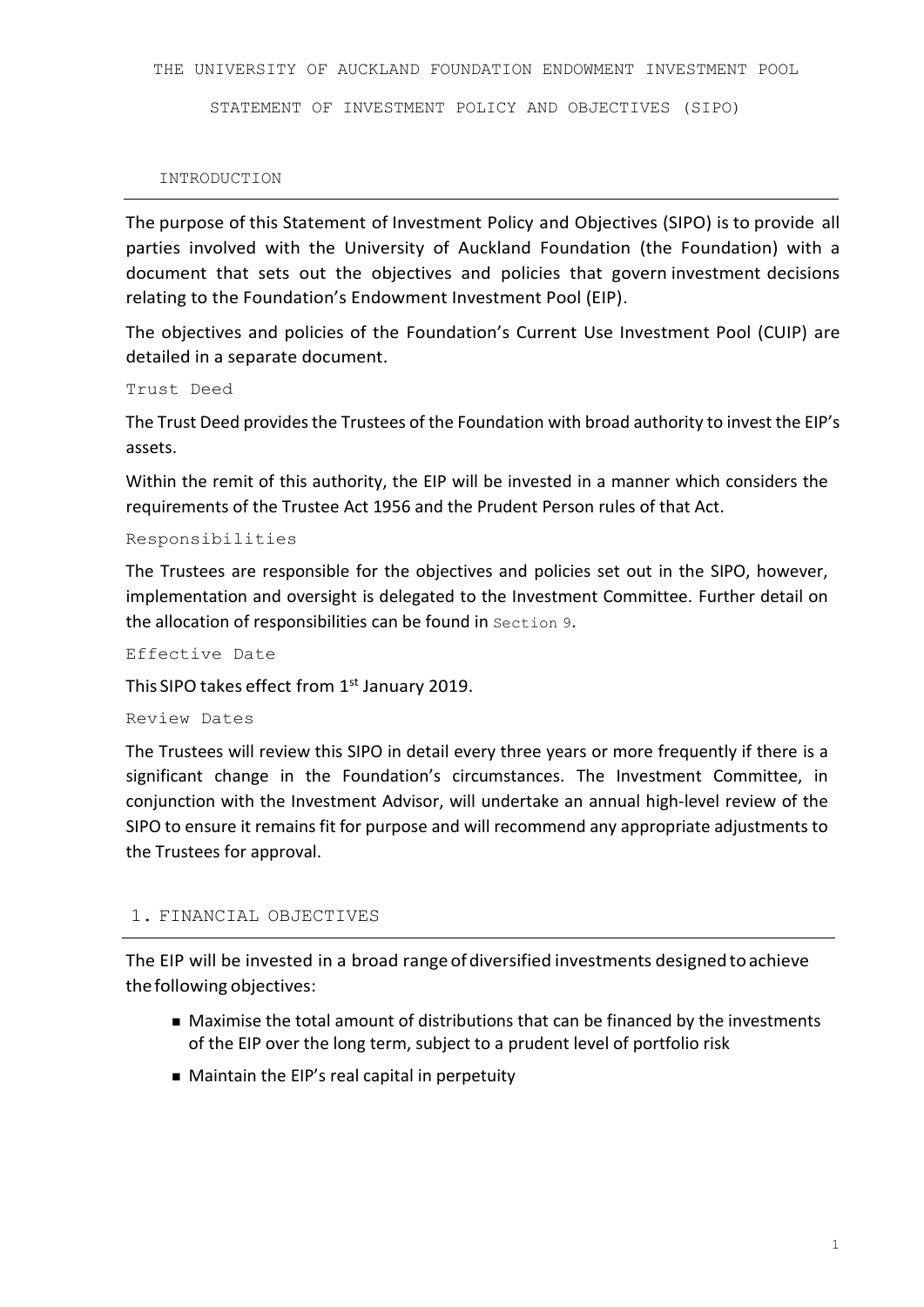STATEMENT OF INVESTMENT POLICY AND OBJECTIVES (SIPO)

#### 2. INVESTMENT OBJECTIVE

The investment objective of the EIP is to earn an annual real (i.e. inflation-adjusted) return, after investment management and advisory fees, but before spending, of 5.0% over a rolling 10-year period, in order to be able to comfortably achieve its long term spending rate of 4.0%.

The Trustees recognise that the 5.0% real return target is a long-term target and will not be achieved in every measurement period.

# 3. STRATEGIC ASSET ALLOCATION

The Strategic Asset Allocation Targets for the EIP are categorised under two broad Asset Groups:

- Equity Assets
- Credit Assets

Table 1: Strategic Asset Allocation and Rebalancing Ranges

| Asset Classes                 | Policy<br>Target | Policy<br>Ranges       |
|-------------------------------|------------------|------------------------|
| Equity Assets                 | 65.0%            | $55 - 75$              |
| Australasian Equity           | 12.5%            | $7 - 18%$              |
| <b>Global Equity</b>          | 32.5%            | $27 - 38%$             |
| <b>Emerging Market Equity</b> | 5.0%             | $0 - 10\%$             |
| Private Investments           | 7.5%             | $0 - 10\%$             |
| Property                      | 7.5%             | $0 - 10\%$             |
| Credit Assets                 | 35.0%            | $25 - 45$ <sup>8</sup> |
| New Zealand Fixed Interest    | 12.5%            | $7 - 18%$              |
| <b>Global Fixed Interest</b>  | 5.0%             | $0 - 10\%$             |
| Private Credit                | 5.0%             | $0 - 10\%$             |
| Class I Term Deposits         | 6.25%            | $0 - 10\%$             |
| Class II Term Deposits        | 6.25%            | $0 - 10%$              |

- 3.1 Equities (public and private) have historically outperformed other asset classes and therefore serve as the EIP's growth engine. It is acknowledged that a portfolio heavily biased to Equity Assets could face severe losses during periods of unanticipated inflation or prolonged deflation.
- 3.2 Credit Assets should provide more stable returns, liquidity and protection against a prolonged economic contraction. In order to fulfil its deflation hedging role, a significant proportion of the allocation to both New Zealand and Global Fixed Interest will be invested in investment grade fixed interest securities. Private Credit provides access to higher yielding forms of credit whilst maintaining interest generation and capital preservation.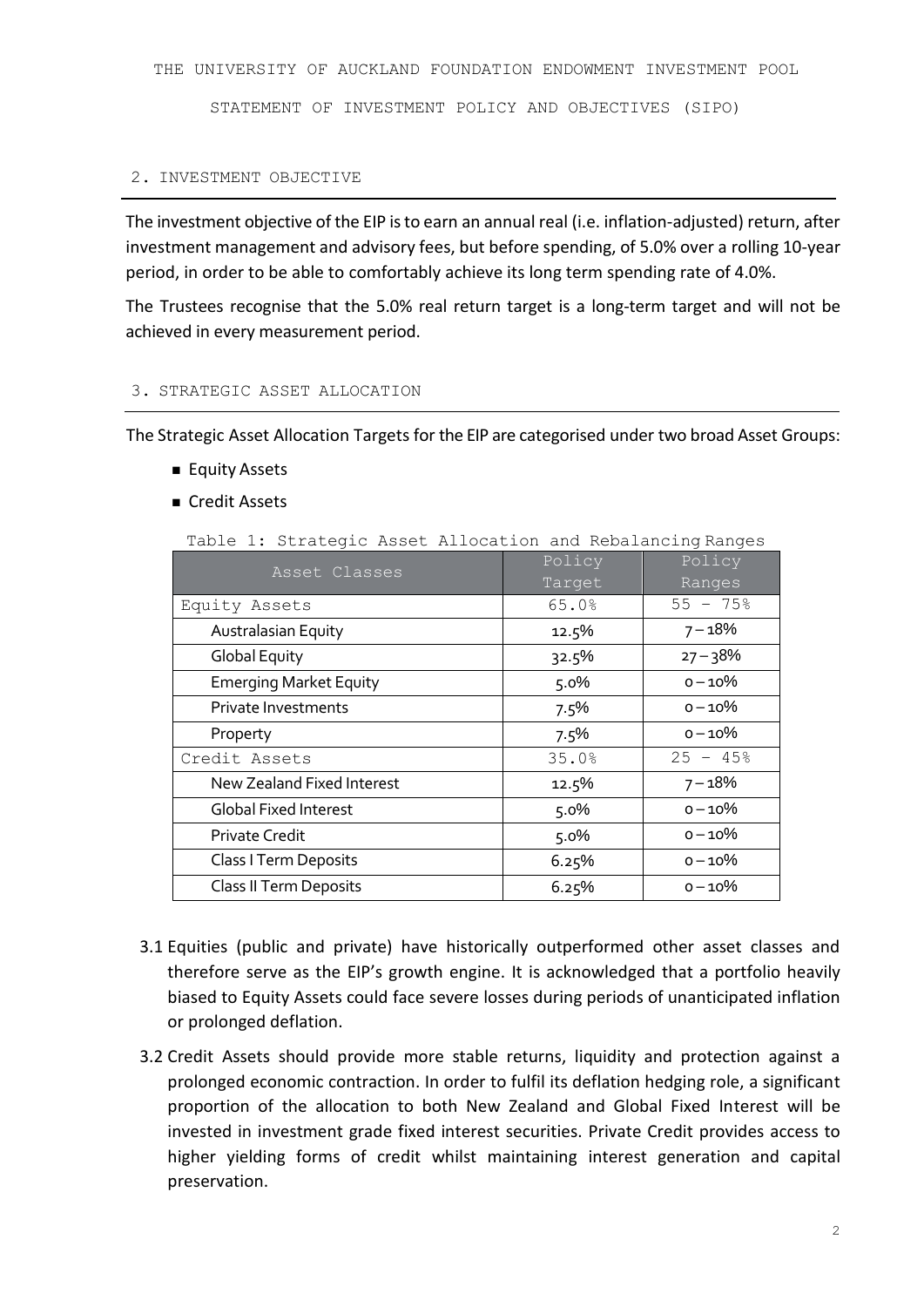STATEMENT OF INVESTMENT POLICY AND OBJECTIVES (SIPO)

3.3 The Strategic Asset Allocation serves as a guide to target asset allocations. However, there may be times when asset classes are over- or underweight relative to its target allocations.

# 4. REBALANCING POLICY

- 4.1 The objective of rebalancing is to keep the EIP's portfolio asset allocation at or near its EIP's policy weights in order to obtain the benefits of diversification and maintain an asset allocation that has been designed to help achieve the stated investment objectives, without incurring additional unintended risks.
- 4.2 At times the Investment Committee may decide to underweight or overweight certain asset classes relative to the Strategic Asset Allocation on the basis of relative valuations and current investment opportunities. Such allocations would be allowed to vary from the Target within the Policy Range for each asset class as set out in Table 1.
- 4.3 Minor rebalancing transactions have been delegated to the Foundation's Investment Staff with advice from the Investment Advisor. These transactions include investing the proceeds from maturing term deposits, partial manager redemptions and additions to meet operating cash needs, settlement of currency hedge and capital calls/distributions for private investments. Asset allocations can be rebalanced within a tighter  $\pm 2\%$  range around the previous quarter-end positioning provided the resulting asset allocation conforms to SIPO guidelines.
- 4.4 If an asset class moves outside of its Policy Range then it will be rebalanced back inside the range as soon as is reasonably practicable. This will be completed by the Foundation's Investment Staff in consultation with the Investment Committee and Investment Advisor.
- 4.5 In order to avoid incurring unnecessary transaction costs, rebalancing actions should be timed to coincide with cash flows to the extent reasonably possible.
- 4.6 Whilst rebalancing of private investments generally may not be possible due to illiquidity, the policy ranges serve as a guide for the planned placing of monies with private managers.

# 5. PORTFOLIO BENCHMARKING

- 5.1 The EIP's portfolio, asset classes and managers will be benchmarked to relevant indices for performance evaluation.
- 5.2 Investment Objective Benchmark: The long-term return target (over rolling 10-year period) of the portfolio is to achieve a real return of 5% (CPI plus 5%).
- 5.3 Policy Benchmark: A secondary objective in the portfolio benchmarking is to measure whether the portfolio has performed in line with expectations given the allocation to each asset class in the portfolio. To evaluate this, the returns of the EIP will be measured against a blended policy index composed of indices reflecting the allocation and benchmark of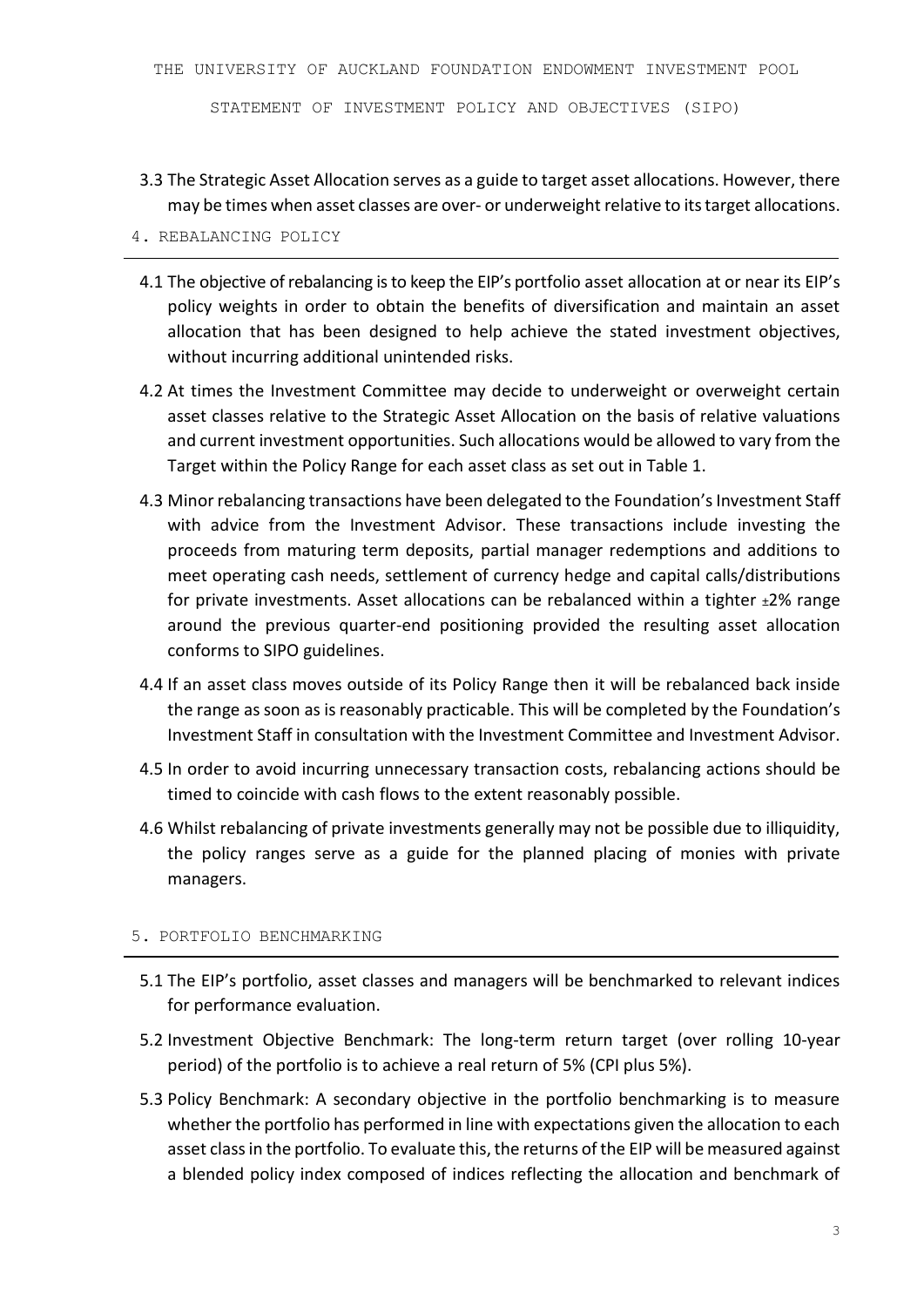STATEMENT OF INVESTMENT POLICY AND OBJECTIVES (SIPO)

each asset class in the Strategic Asset Allocation. See Table 2 for a reference to asset class benchmarks.

5.4 Manager Weighted Benchmark: A blend of indices representing the benchmarks for individual managers, weighted by the amount invested in each manager.

| Asset Classes                 | Benchmark                                                                                               |  |  |  |
|-------------------------------|---------------------------------------------------------------------------------------------------------|--|--|--|
| Equity Assets                 | Blend of Asset Class Benchmarks at SAA<br>Weights                                                       |  |  |  |
| Australasian Equity           | 50% NZX50 Index / 50% ASX200 Index                                                                      |  |  |  |
| Global Equity                 | 50% MSCI World Index (Net) / 50% MSCI ACWI ex AU Index                                                  |  |  |  |
| <b>Emerging Market Equity</b> | <b>MSCI Emerging Markets Index (Net)</b>                                                                |  |  |  |
| Private Investments           | 50% MSCI World Index (Net) / 50% S&P NZX 50 Index                                                       |  |  |  |
| Property                      | Investment Property Databank (NZ) Index                                                                 |  |  |  |
| Credit Assets                 | Blend of Asset Class Benchmarks at SAA<br>Weights                                                       |  |  |  |
| New Zealand Fixed Interest    | Bloomberg NZBond Composite Bond o+ Yr Index                                                             |  |  |  |
| <b>Global Fixed Interest</b>  | Bloomberg Barclays Global Aggregate Bond Index                                                          |  |  |  |
| <b>Private Credit</b>         | 50% Bloomberg NZBond Composite Bond o+ Yr Index /<br>50% Bloomberg Barclays Global Aggregate Bond Index |  |  |  |
| Class I Term Deposits         | S&P/NZX NZ 90-day Bank Bills Index                                                                      |  |  |  |
| Class II Term Deposits        | S&P/NZX NZ 90-day Bank Bills Index                                                                      |  |  |  |

Table 2: Composition of the Policy Benchmark<sup>1</sup>

# 6. CURRENCY HEDGING

- 6.1 Currency exposure can introduce additional unrewarded volatility to the portfolio. The currency hedging policy manages the impact of currency fluctuations to portfolio returns over time by limiting the portfolio's total unhedged foreign currency exposure to a maximum of 40% of the EIP's total assets.
- 6.2 The currency hedging policy will be implemented by asset class as outlined in Table 3.

| TANIC J. CAILCHCY HOUGLING LOILOY |                  |                   |                                 |  |  |
|-----------------------------------|------------------|-------------------|---------------------------------|--|--|
| Asset Classes                     | Policy<br>Target | Hedging<br>Policy | Acceptable<br>Hedging<br>Ranges |  |  |
| Australasian Equity               | 12.5%            | 50% Hedged        | $0 - 105%$                      |  |  |
| <b>Global Equity</b>              | 32.5%            | 50% Hedged        | $45 - 55%$                      |  |  |
| <b>Emerging Market Equity</b>     | 5.0%             | No Hedging        |                                 |  |  |
| Private Investments               | 7.5%             | No Hedging        |                                 |  |  |
| Property                          | 7.5%             | No Hedging        |                                 |  |  |

Table 3: Currency Hedging Policy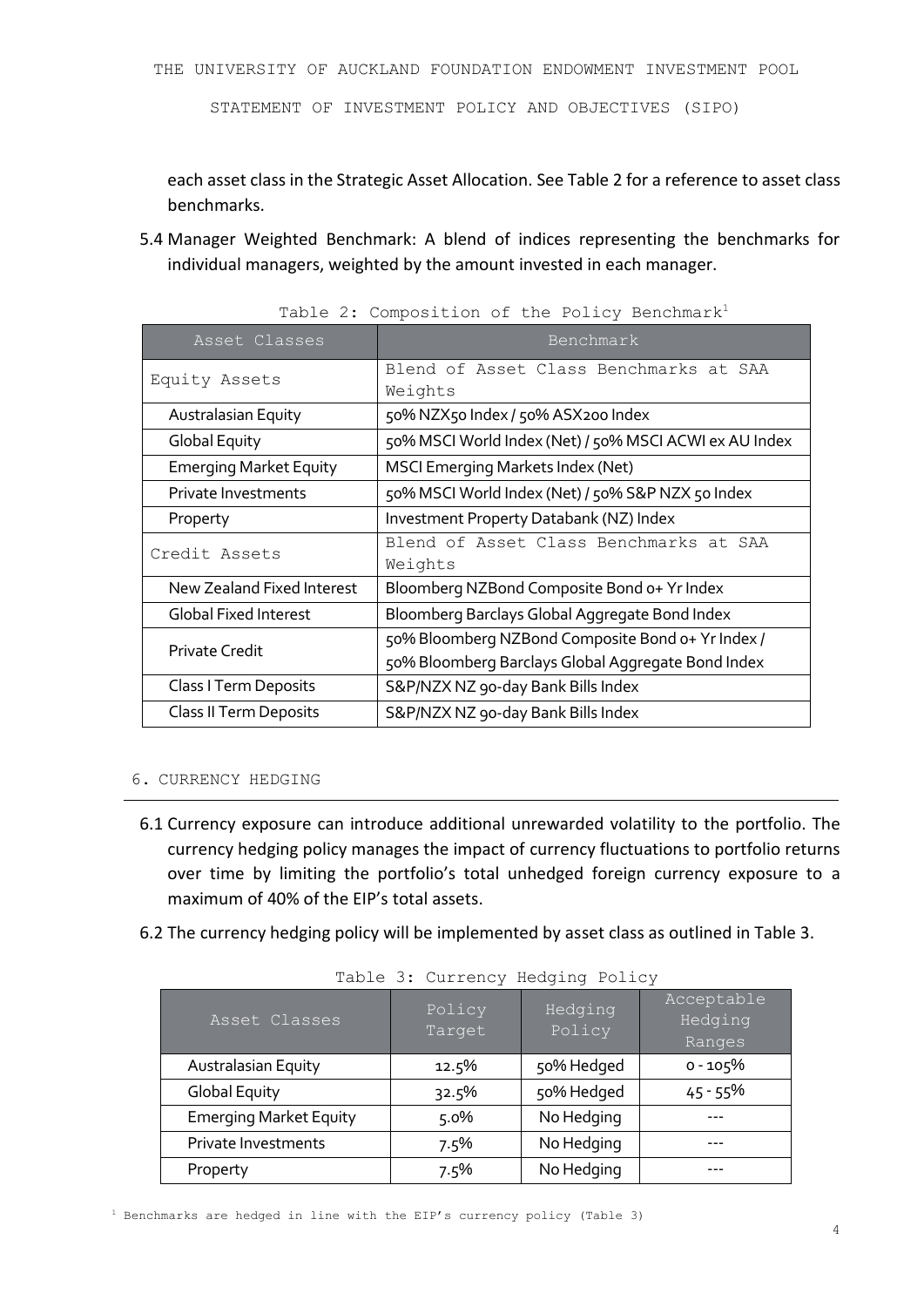STATEMENT OF INVESTMENT POLICY AND OBJECTIVES (SIPO)

| New Zealand Fixed Interest   | 12.5%   | No Hedging  |             |
|------------------------------|---------|-------------|-------------|
| <b>Global Fixed Interest</b> | $5.0\%$ | 100% Hedged | $90 - 105%$ |
| <b>Private Credit</b>        | $5.0\%$ | No Hedging  |             |
| Class I Term Deposits        | 6.25%   | No Hedging  |             |
| Class II Term Deposits       | 6.25%   | No Hedging  |             |

- 6.3 Where possible hedging will be implemented at the manager level. Where hedged share classes are not available, a passive currency overlay will be used.
- 6.4 In the event that the cost of carry from hedging an asset class approaches 100 basis points or more, the hedge ratios for the EIP will be re-evaluated.

#### 7. MANAGER CONCENTRATION LIMITS

- 7.1 To provide reasonable assurance that no one manager could have a disproportionately negative impact on the EIP's aggregate results, exposure to any single actively managed fund should be limited to:
	- 10% of the EIP's assets for an Equity fund. These funds typically exhibit higher volatility which results in the potential to have bigger impact on portfolio returns
	- 20% of the EIP's assets for a Credit or multi-manager fund (either Equity or Credit). These funds characteristically have lower risk and/or are more diversified which enables larger positions to be taken
	- In addition, EIP investments should not constitute more than 10% of a third-party pooled fund's assets under management<sup>2</sup>
	- No single firm (excepting the Foundation itself or the University of Auckland as an agent as a manager of any EIP assets), regardless of the mix of the underlying assets, should manage more than 20% of the EIP
- 7.2 The Investment Committee may at its discretion make exceptions to these limits, for example, for the purposes of averaging in, testing a new asset class or manager, or building a relationship

#### 8. ALLOCATION OF RESPONSIBILITIES

Role of the Trustees

The Trustees are responsible for:

Establishing the objectives and policies set out in the SIPO.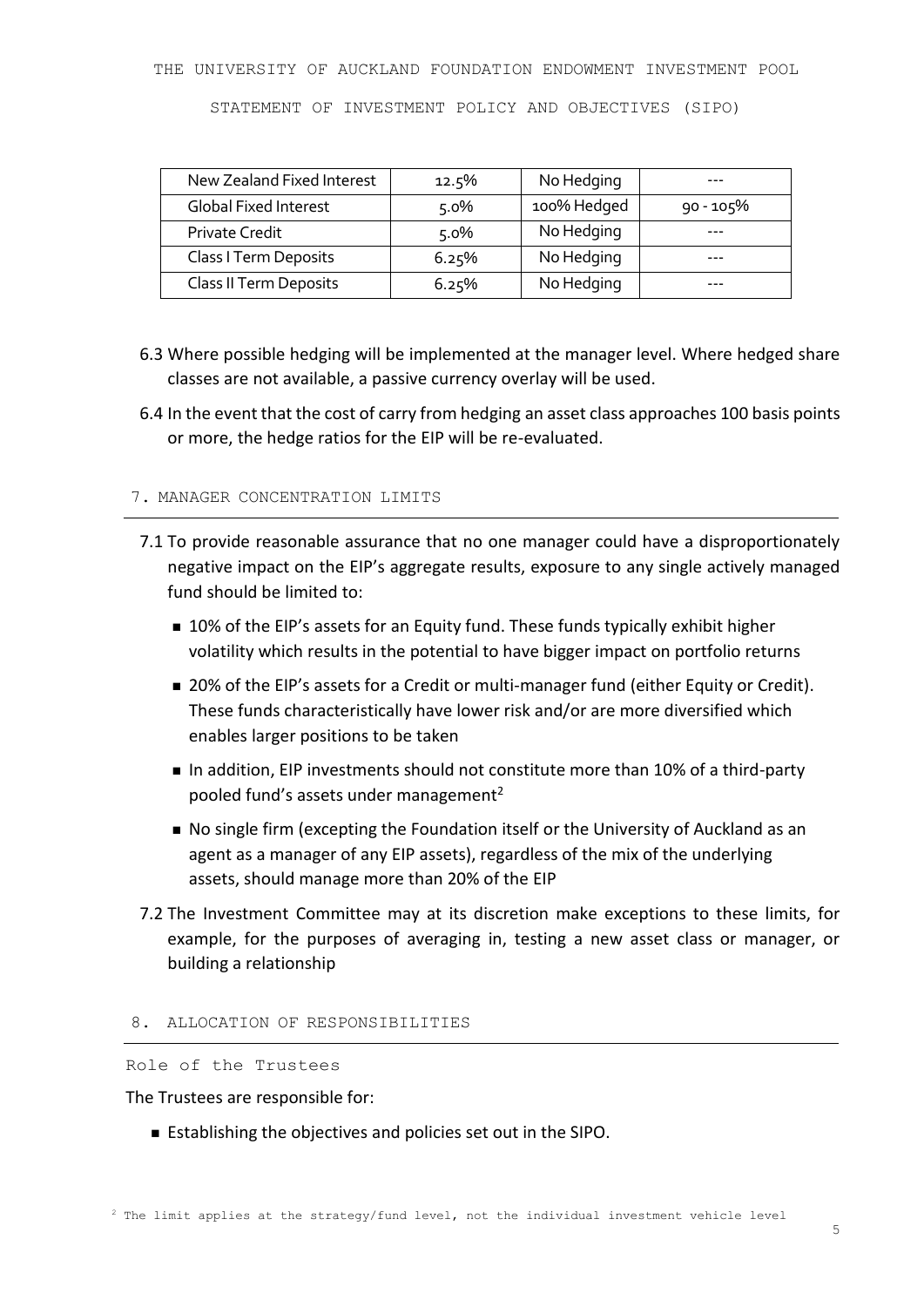STATEMENT OF INVESTMENT POLICY AND OBJECTIVES (SIPO)

- Reviewing, updating and approving the objectives and policies on a triennial basis, or as the Investment Committee advise
- Oversight of EIP compliance with the objectives and policies
- Selection of the EIP's Investment Advisor